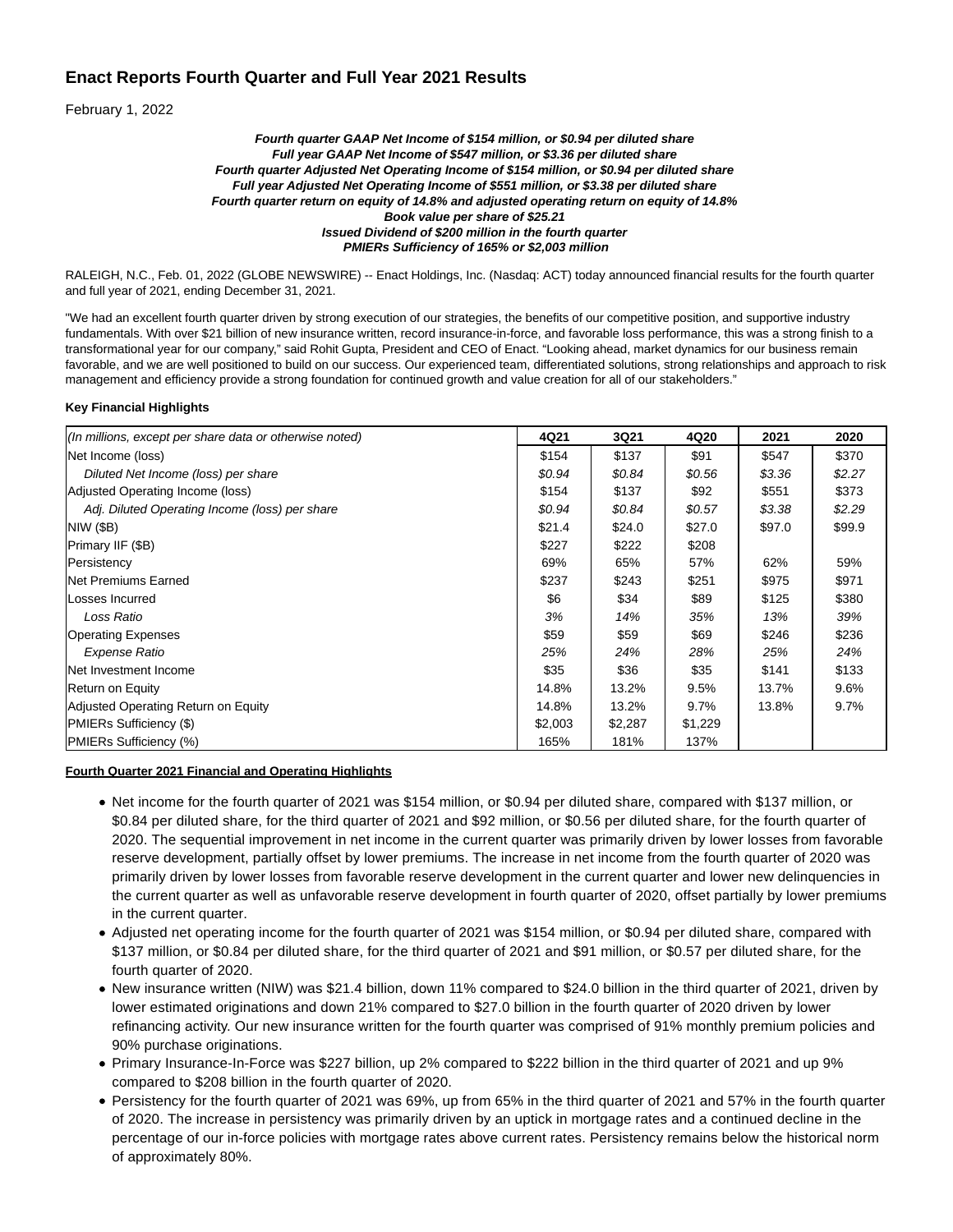- Net premiums earned were \$237 million, down 3% compared to \$243 million in the third quarter of 2021 and down 6% compared to \$251 million in the fourth quarter of 2020. Net earned premium yield was down from the third quarter of 2021 and the fourth quarter of 2020, driven by lower single premium cancellations and the lapse of older, higher-priced policies as compared to our new insurance written. The decrease in net earned premium yield versus the fourth quarter 2020 was also driven by higher ceded premiums in the current quarter.
- Losses incurred for the fourth quarter of 2021 were \$6 million and the loss ratio was 3%, compared to \$34 million and 14%, respectively, in the third quarter of 2021, driven by favorable reserve development in the current quarter of \$32 million, partially offset by higher new delinquencies from natural disasters in FEMA-impacted areas and recent large books entering their expected loss development pattern. Current quarter losses incurred and the loss ratio also compared favorably to results of the fourth quarter 2020 of \$89 million and 35%, respectively, driven by favorable reserve development of \$32 million and lower new delinquencies in the current quarter, as well as unfavorable reserve development of \$37 million in the fourth quarter of 2020.
- Percentage of loans in default at quarter end was 2.6%, compared to 3.1% as of September 30, 2021, and 4.9% as of December 30, 2020, as cures continued to outpace new delinquencies for the sixth consecutive quarter.
- Operating expenses in the current quarter were \$59 million, and the expense ratio was 25%, compared to \$59 million and 24%, respectively, in the third quarter of 2021, driven by incremental expenses associated with standing-up certain public company activities and lower premiums. Operating expenses and the expense ratio were \$69 million and 28%, respectively, in the fourth quarter of 2020. Current-quarter operating expenses include \$1 million of strategic transaction preparation costs and restructuring costs that are not expected to recur in future periods, as compared to \$3 million in the third quarter of 2021.
- Net investment income for the quarter was \$35 million, compared to \$36 million in the third quarter of 2021 and \$35 million in the fourth quarter of 2020.
- Annualized return on equity for the fourth quarter of 2021 was 14.8%, and annualized adjusted operating return on equity was 14.8%. Current-quarter results compare favorably to both the third quarter 2021 results of 13.2% and 13.2% and the fourth quarter 2020 results of 9.5% and 9.7%, respectively. Sequential improvements in both return on equity and adjusted operating return on equity were driven, in part, by the execution of a \$200 million special cash dividend in the current quarter, as well as lower unrealized gains in our asset portfolio.

### **Capital and Liquidity**

- PMIERs sufficiency was 165% and \$2,003 million above the published PMIERs requirements compared to 181% and \$2,287 million above the published PMIERs requirements in the third quarter of 2021. The sequential decline in PMIERs sufficiency was driven by our \$200 million dividend, NIW and the amortization of existing reinsurance transactions, partially offset by elevated lapse from prevailing low interest rates, business cash flows, and lower delinquencies.
- PMIERs sufficiency benefited from a 0.30 multiplier applied to the risk-based required asset factor for certain non-performing loans, which resulted in a reduction of the published PMIERs required assets by an estimated \$390 million at the end of the current quarter, compared to \$570 million at the end of the third quarter 2021 and \$1,046 million at the end of the fourth quarter 2020. These amounts are gross of incremental reinsurance benefits from the elimination of the 0.30 multiplier.
- Enact Holdings, Inc. held \$264 million of cash as of December 31, 2021, a decrease of \$29 million from the prior quarter, primarily due to the completion of our purchase of our Parent's minority interest in a mortgage guarantee business in India.

### **Recent Events**

In January 2022, we executed an excess-of-loss reinsurance transaction with a panel of reinsurers, which provides up to \$294 million of reinsurance coverage on a portion of current and expected new insurance written for the 2022 book year.

### **Conference Call and Financial Supplement Information**

This press release and the fourth quarter 2021 financial supplement are now posted on the Company's website, https://ir.enactmi.com. Additional information regarding business results will be posted on the Company's website, by 8:00 a.m. on February 2, 2022. Investors are encouraged to review these materials.

Enact will discuss fourth quarter and full year 2021 financial results in a conference call tomorrow, Wednesday, February 2, 2022, at 8:00 a.m. (Eastern). Enact's conference call can be accessed via telephone and Internet. The dial-in number is 1.833.730.3978 in the U.S. or 1.720.405.2123 for international callers; the conference ID is 7969025. To participate in the call by webcast, register at [https://ir.enactmi.com/news-and-events/events a](https://www.globenewswire.com/Tracker?data=ks5Oim9iPlV9BFawIHGqEX0kmOFmUDhiEiXavwkf2YvSt7o9TqGnkFI_LZX8ua6liO8OVjbTfTB0wwHTcqQ9Rfg6OTEVGg6ztjBYLI1XcWB5TsEVL19R3y0qkPiznnMSIDQ7dNtHs5uykOEsd65IJA==)t least 15 minutes prior to the webcast to download and install any necessary software.

A digital replay of the webcast will be available on the Enact website following the live broadcast for a period of one year a[t https://ir.enactmi.com](https://www.globenewswire.com/Tracker?data=ks5Oim9iPlV9BFawIHGqEX0kmOFmUDhiEiXavwkf2YvSt7o9TqGnkFI_LZX8ua6lBNzgDuOCCZMANtih-SEcOQUrWKWYwYAkzc4R8D2rwWUDv2UjN9hAogsL0b1FTjVcbcENyHYfCAcEPtUFN0LNr2O51bO_-5Q-KWPder2t4j4=) /news-and-events/events.

In addition to the information provided in the company's earnings news release, other statistical and financial information, which is expected to be referred to during the conference call, is available on Enact's website at [https://ir.enactmi.com.](https://www.globenewswire.com/Tracker?data=ks5Oim9iPlV9BFawIHGqEX0kmOFmUDhiEiXavwkf2YtMGmjZ_I14t_rjcLbYQD8-bDYW0i3kZl8SmIStTdOyDkCgkLwOz0ippzJfmqj2OCU=)

### **About Enact**

Enact Holdings, Inc. (Nasdaq: ACT), operating principally through its wholly owned subsidiary Genworth Mortgage Insurance Corp. since 1981, is a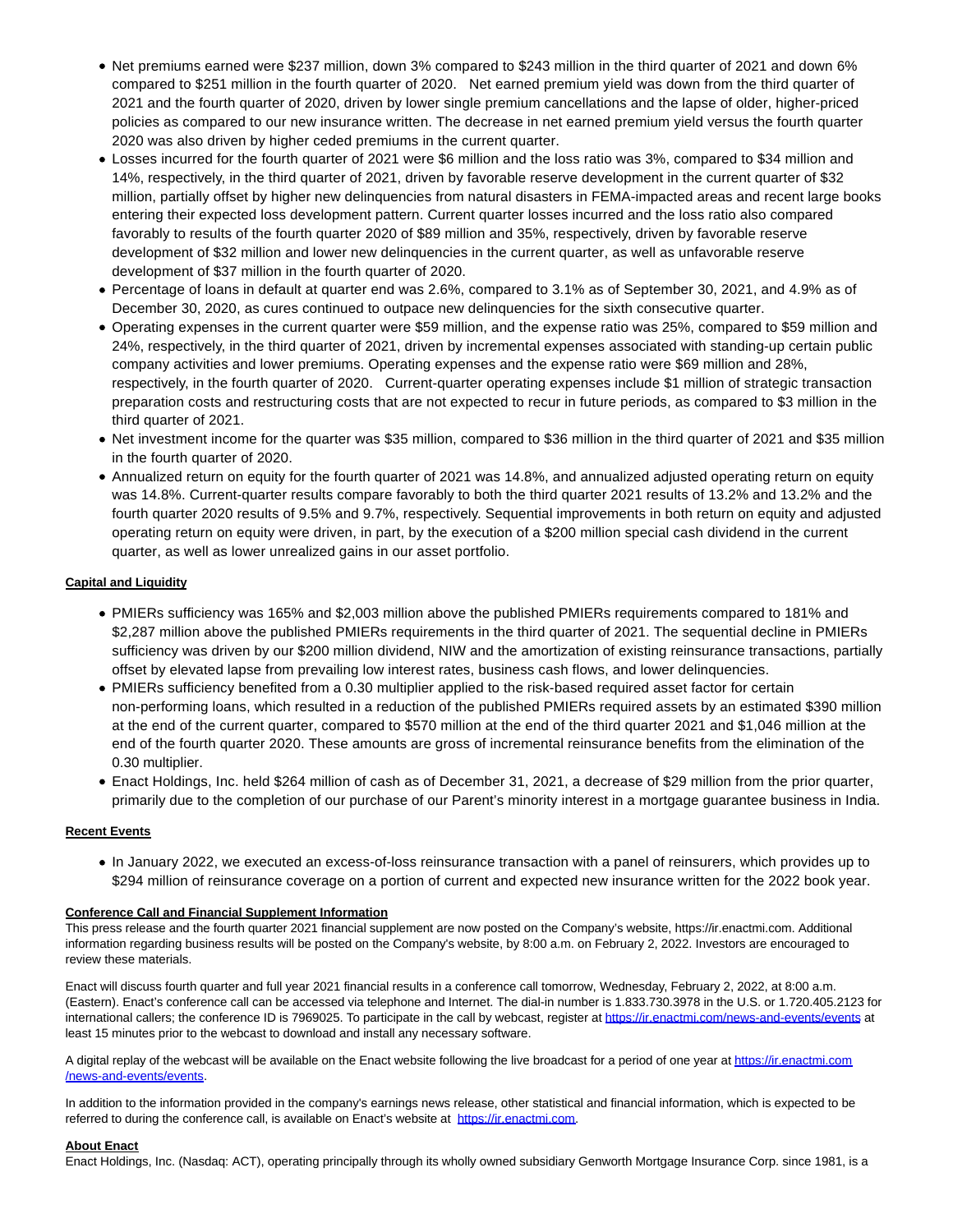leading U.S. private mortgage insurance provider committed to helping more people achieve the dream of homeownership. Building on a deep understanding of lenders' businesses and a legacy of financial strength, we partner with lenders to bring best-in class service, leading underwriting expertise, and extensive risk and capital management to the mortgage process, helping to put more people in homes and keep them there. By empowering customers and their borrowers, Enact seeks to positively impact the lives of those in the communities in which it serves in a sustainable way. Enact is headquartered in Raleigh, North Carolina.

#### **Safe Harbor Statement**

This communication contains "forward-looking statements" within the meaning of the Private Securities Litigation Reform Act. These forward-looking statements may address, among other things, our expected financial and operational results, the related assumptions underlying our expected results, and the quotations of management. These forward-looking statements are distinguished by use of words such as "will," "would," "anticipate," "expect," "believe," "designed," "plan," or "intend," the negative of these terms, and similar references to future periods. These views involve risks and uncertainties that are difficult to predict and, accordingly, our actual results may differ materially from the results discussed in our forward-looking statements. Our forward-looking statements contained herein speak only as of the date of this press release. Factors or events that we cannot predict, including uncertainty around Covid-19 and the effects of government and other measures seeking to contain its spread, risks related to an economic downturn or recession in the United States and in other countries around the world, changes in political, business, regulatory, and economic conditions and other factors described in the risk factors contained in our filings with the Securities and Exchange Commission, may cause our actual results to differ from those expressed in forward-looking statements. Although Enact believes the expectations reflected in such forward-looking statements are based on reasonable assumptions, the Company can give no assurance that its expectations will be achieved and it undertakes no obligation to update publicly any forward-looking statements as a result of new information, future events, or otherwise, except as required by applicable law.

#### **GAAP/Non-GAAP Disclosure Discussion**

This communication includes the non-GAAP financial measures entitled "adjusted operating income (loss)", "adjusted operating income (loss) per share", and "adjusted operating return on equity." Adjusted operating income (loss) per share is derived from adjusted operating income (loss). The chief operating decision maker evaluates performance and allocates resources on the basis of adjusted operating income (loss). The Company defines adjusted operating income (loss) as net income (loss) excluding the after-tax effects of net investment gains (losses), restructuring costs and infrequent or unusual non-operating items. The Company excludes net investment gains (losses) and infrequent or unusual non-operating items because the company does not consider them to be related to the operating performance of the company and other activities. The recognition of realized investment gains or losses can vary significantly across periods as the activity is highly discretionary based on the timing of individual securities sales due to such factors as market opportunities or exposure management. Trends in the profitability of our fundamental operating activities can be more clearly identified without the fluctuations of these realized gains and losses. We do not view them to be indicative of our fundamental operating activities. Therefore, these items are excluded from our calculation of adjusted operating income. In addition, adjusted operating income (loss) per share is derived from adjusted operating income (loss) divided by shares outstanding. Adjusted operating return on equity is calculated as annualized adjusted operating income for the period indicated divided by the average of current period and prior periods' ending total stockholders' equity.

While some of these items may be significant components of net income (loss) in accordance with U.S. GAAP, the company believes that adjusted operating income (loss) and measures that are derived from or incorporate adjusted operating income (loss), including adjusted operating income (loss) per share on a basic and diluted basis and adjusted operating return on equity, are appropriate measures that are useful to investors because they identify the income (loss) attributable to the ongoing operations of the business. Management also uses adjusted operating income (loss) as a basis for determining awards and compensation for senior management and to evaluate performance on a basis comparable to that used by analysts. Adjusted operating income (loss) and adjusted operating income (loss) per share on a basic and diluted basis are not substitutes for net income (loss) available to Enact Holdings, Inc.'s common stockholders or net income (loss) available to Enact Holdings, Inc.'s common stockholders per share on a basic and diluted basis determined in accordance with U.S. GAAP. In addition, the company's definition of adjusted operating income (loss) may differ from the definitions used by other companies.

Adjustments to reconcile net income (loss) available to Enact Holdings, Inc.'s common stockholders to adjusted operating income (loss) assume a 21% tax rate.

### **Consolidated Statements of Income (amounts in thousands, except per share amounts)**

|                                                            | 2021 |         |     |         |     |           | 2020 |         |               |
|------------------------------------------------------------|------|---------|-----|---------|-----|-----------|------|---------|---------------|
|                                                            |      | 4Q      |     | 3Q      |     | <b>2Q</b> |      | 1Q      | 4Q            |
| <b>REVENUES:</b>                                           |      |         |     |         |     |           |      |         |               |
| <b>Premiums</b>                                            | \$   | 236,864 | \$. | 243,063 | \$. | 242,480   | -SG  | 252,542 | \$<br>250,891 |
| Net investment income                                      |      | 35,246  |     | 35,995  |     | 34,689    |      | 35,259  | 34,953        |
| Net investment gains (losses)                              |      | 5       |     | 580     |     | (1,753)   |      | (956)   | (1, 371)      |
| Other Income                                               |      | 727     |     | 671     |     | 705       |      | 1,738   | 1,041         |
| <b>Total revenues</b>                                      |      | 272,842 |     | 280,309 |     | 276,121   |      | 288,583 | 285,514       |
| <b>LOSSES AND EXPENSES:</b>                                |      |         |     |         |     |           |      |         |               |
| Losses incurred                                            |      | 5,972   |     | 34,124  |     | 30,003    |      | 55,374  | 89,049        |
| Acquisition and operating expenses, net of deferrals       |      | 55,630  |     | 55,151  |     | 63,050    |      | 57,622  | 59,551        |
| Amortization of deferred acquisition costs and intangibles |      | 3,600   |     | 3,669   |     | 3,597     |      | 3,838   | 9,486         |
| Interest expense                                           |      | 12,771  |     | 12,756  |     | 12,745    |      | 12,737  | 12,732        |
| <b>Total losses and expenses</b>                           |      | 77,973  |     | 105,700 |     | 109,395   |      | 129.571 | 170,818       |
| <b>INCOME (LOSS) BEFORE INCOME TAXES</b>                   |      | 194,869 |     | 174,609 |     | 166,726   |      | 159,012 | 114,696       |
| Provision (benefit) for income taxes                       |      | 41,335  |     | 37,401  |     | 35,914    |      | 33,881  | 23,515        |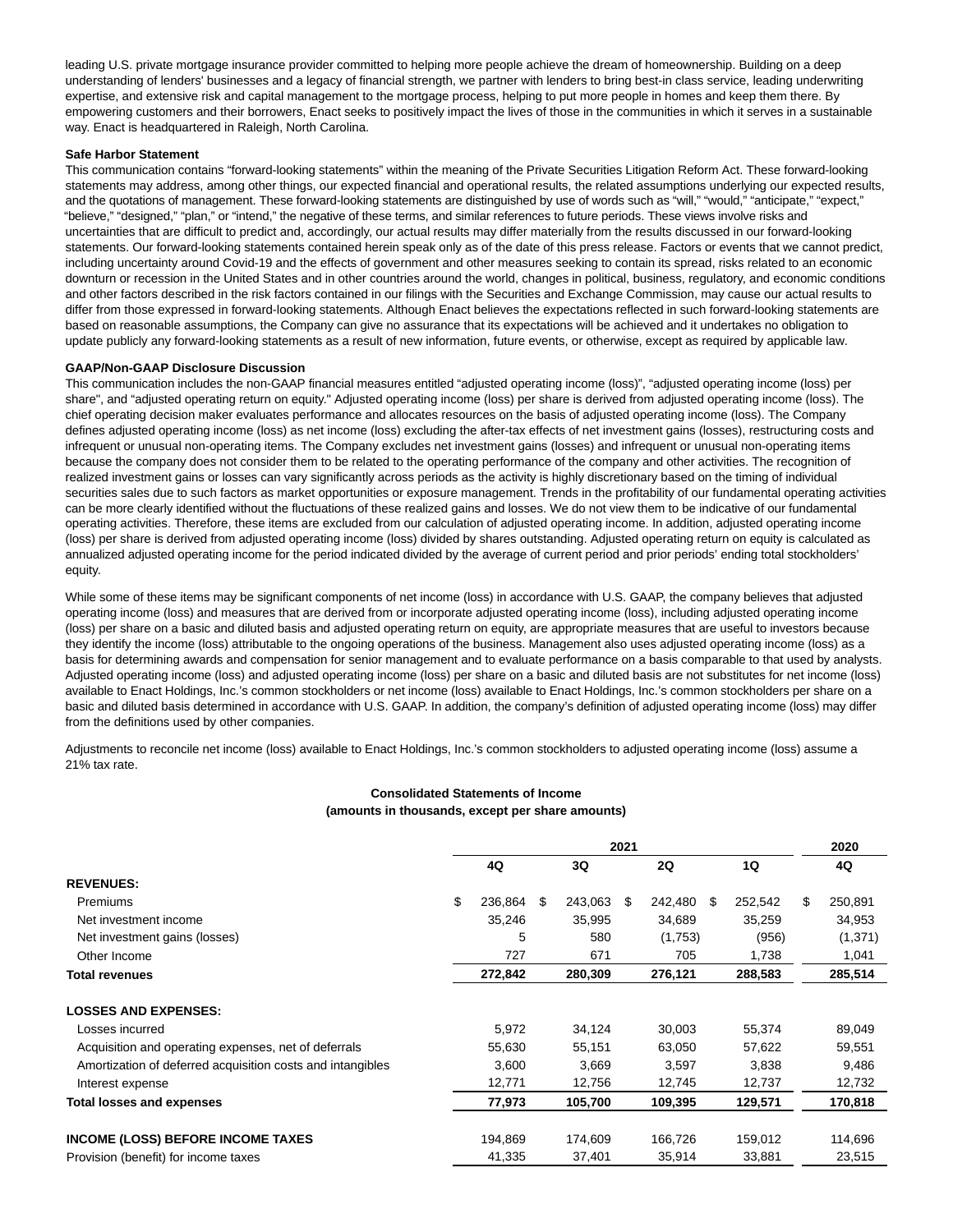| <b>NET INCOME (LOSS)</b>                   | 153,534 |    | 137,208   |      | 130,812   |     | 125,131 |    | 91,181  |  |
|--------------------------------------------|---------|----|-----------|------|-----------|-----|---------|----|---------|--|
| Net investment (gains) losses              | (5)     |    | (580)     |      | 1,753     |     | 956     |    | 1,371   |  |
| Costs associated with reorganization       | 89      |    | 339       |      | 2,316     |     |         |    |         |  |
| Taxes on adjustments                       | (17)    |    | 50        |      | (854)     |     | (201)   |    | (288)   |  |
| <b>Adjusted Operating Income (Loss)</b>    | 153,601 | \$ | 137,017   | \$   | 134,027   | \$  | 125,886 |    | 92,264  |  |
| Loss Ratio <sup>(1)</sup>                  | 3%      |    | 14%       |      | 12%       |     | 22%     |    | 35%     |  |
| Expense Ratio <sup>(2)</sup>               | 25%     |    | 24%       |      | 27%       |     | 24%     |    | 28%     |  |
| Earnings (Loss) Per Share Data:            |         |    |           |      |           |     |         |    |         |  |
| Net Income (loss) per share                |         |    |           |      |           |     |         |    |         |  |
| \$<br>Basic                                | 0.94    | \$ | $0.84$ \$ |      | 0.80      | -\$ | 0.77    | \$ | 0.56    |  |
| \$<br><b>Diluted</b>                       | 0.94    | \$ | 0.84      | \$   | 0.80      | -\$ | 0.77    | \$ | 0.56    |  |
| Adj operating income (loss) per share      |         |    |           |      |           |     |         |    |         |  |
| \$<br>Basic                                | 0.94    | \$ | 0.84      | - \$ | $0.82$ \$ |     | 0.77    | \$ | 0.57    |  |
| \$<br><b>Diluted</b>                       | 0.94    | \$ | 0.84      | \$   | 0.82      | \$  | 0.77    | \$ | 0.57    |  |
| Weighted-average common shares outstanding |         |    |           |      |           |     |         |    |         |  |
| Basic                                      | 162,840 |    | 162,840   |      | 162,840   |     | 162,840 |    | 162,840 |  |
| <b>Diluted</b>                             | 162,985 |    | 162,852   |      | 162,840   |     | 162,840 |    | 162,840 |  |

(1)The ratio of losses incurred to net earned premiums.

(2) The ratio of acquisition and operating expenses, net of deferrals, and amortization of deferred acquisition costs and intangibles to net earned premiums. Expenses associated with strategic transaction preparations and restructuring costs increased the expense ratio by zero percentage points for the three months ended December 31, 2021, one percentage point for the three months ended September 30, 2021, two percentage points for the three months ended June 30, 2021 and one percentage point for the three months ended March 31, 2021.

## **Consolidated Balance Sheets**

**(amounts in thousands, except per share amounts)**

|                                                                                                                                                  |                                                    | 2020                                        |  |                                             |  |                                             |  |                                          |    |                                          |
|--------------------------------------------------------------------------------------------------------------------------------------------------|----------------------------------------------------|---------------------------------------------|--|---------------------------------------------|--|---------------------------------------------|--|------------------------------------------|----|------------------------------------------|
| <b>Assets</b>                                                                                                                                    | March 31<br>December 31<br>September 30<br>June 30 |                                             |  |                                             |  |                                             |  | December 31                              |    |                                          |
| Investments:                                                                                                                                     |                                                    |                                             |  |                                             |  |                                             |  |                                          |    |                                          |
| Fixed maturity securities available-for-sale, at fair<br>value                                                                                   | \$                                                 | 5,266,339 \$                                |  | 5,376,067 \$                                |  | 5,256,467 \$                                |  | 5,106,128                                | \$ | 5,046,596                                |
| Short term investments                                                                                                                           |                                                    |                                             |  | 12,500                                      |  | 12,499                                      |  | 12,500                                   |    |                                          |
| <b>Total investments</b>                                                                                                                         |                                                    | 5,266,339                                   |  | 5,388,567                                   |  | 5,268,966                                   |  | 5,118,628                                |    | 5,046,596                                |
| Cash and cash equivalents                                                                                                                        |                                                    | 425,828                                     |  | 451,582                                     |  | 435,323                                     |  | 431,335                                  |    | 452,794                                  |
| Accrued investment income                                                                                                                        |                                                    | 31,061                                      |  | 31,372                                      |  | 30,843                                      |  | 28,821                                   |    | 29,210                                   |
| Deferred acquisition costs                                                                                                                       |                                                    | 27,220                                      |  | 27,788                                      |  | 28,322                                      |  | 28,544                                   |    | 28,872                                   |
| Premiums receivable                                                                                                                              |                                                    | 42,266                                      |  | 43,425                                      |  | 43,287                                      |  | 42,454                                   |    | 46,464                                   |
| Other assets                                                                                                                                     |                                                    | 73,059                                      |  | 48,572                                      |  | 55,348                                      |  | 49,921                                   |    | 48,774                                   |
| <b>Total assets</b>                                                                                                                              | \$                                                 | 5,865,773 \$                                |  | 5,991,306 \$                                |  | 5,862,089 \$                                |  | 5,699,703                                | \$ | 5,652,710                                |
| <b>Liabilities and Shareholder's Interest</b><br>Liabilities:<br>Loss Reserves<br>Unearned premiums<br>Other liabilities<br>Long-term borrowings | \$                                                 | 641,325 \$<br>246,319<br>130,604<br>740.416 |  | 648,365 \$<br>254,806<br>129,464<br>739,838 |  | 624,256 \$<br>263,573<br>119,289<br>739,269 |  | 603,528<br>280,742<br>121,609<br>738,711 | \$ | 555,679<br>306,945<br>133,302<br>738,162 |
| Deferred tax liability                                                                                                                           |                                                    | 1,586                                       |  | 17,452                                      |  | 25,851                                      |  | 19,787                                   |    | 36,811                                   |
| <b>Total liabilities</b>                                                                                                                         |                                                    | 1,760,250                                   |  | 1,789,925                                   |  | 1,772,238                                   |  | 1,764,377                                |    | 1,770,899                                |
| Equity:                                                                                                                                          |                                                    |                                             |  |                                             |  |                                             |  |                                          |    |                                          |
| Common stock                                                                                                                                     |                                                    | 1,628                                       |  | 1,628                                       |  | 1,628                                       |  | 1,628                                    |    | 1,628                                    |
| Additional paid-in capital                                                                                                                       |                                                    | 2,371,861                                   |  | 2,369,822                                   |  | 2,369,601                                   |  | 2,368,782                                |    | 2,368,699                                |
| Accumulated other comprehensive income                                                                                                           |                                                    | 83,581                                      |  | 133,955                                     |  | 159,854                                     |  | 136,960                                  |    | 208,378                                  |
| Retained earnings                                                                                                                                |                                                    | 1,648,453                                   |  | 1,695,976                                   |  | 1,558,768                                   |  | 1,427,956                                |    | 1,303,106                                |
| <b>Total equity</b>                                                                                                                              |                                                    | 4,105,523                                   |  | 4,201,381                                   |  | 4,089,851                                   |  | 3,935,326                                |    | 3,881,811                                |
| <b>Total liabilities and equity</b>                                                                                                              | \$                                                 | 5,865,773 \$                                |  | 5,991,306 \$                                |  | 5,862,089 \$                                |  | 5,699,703                                | \$ | 5,652,710                                |